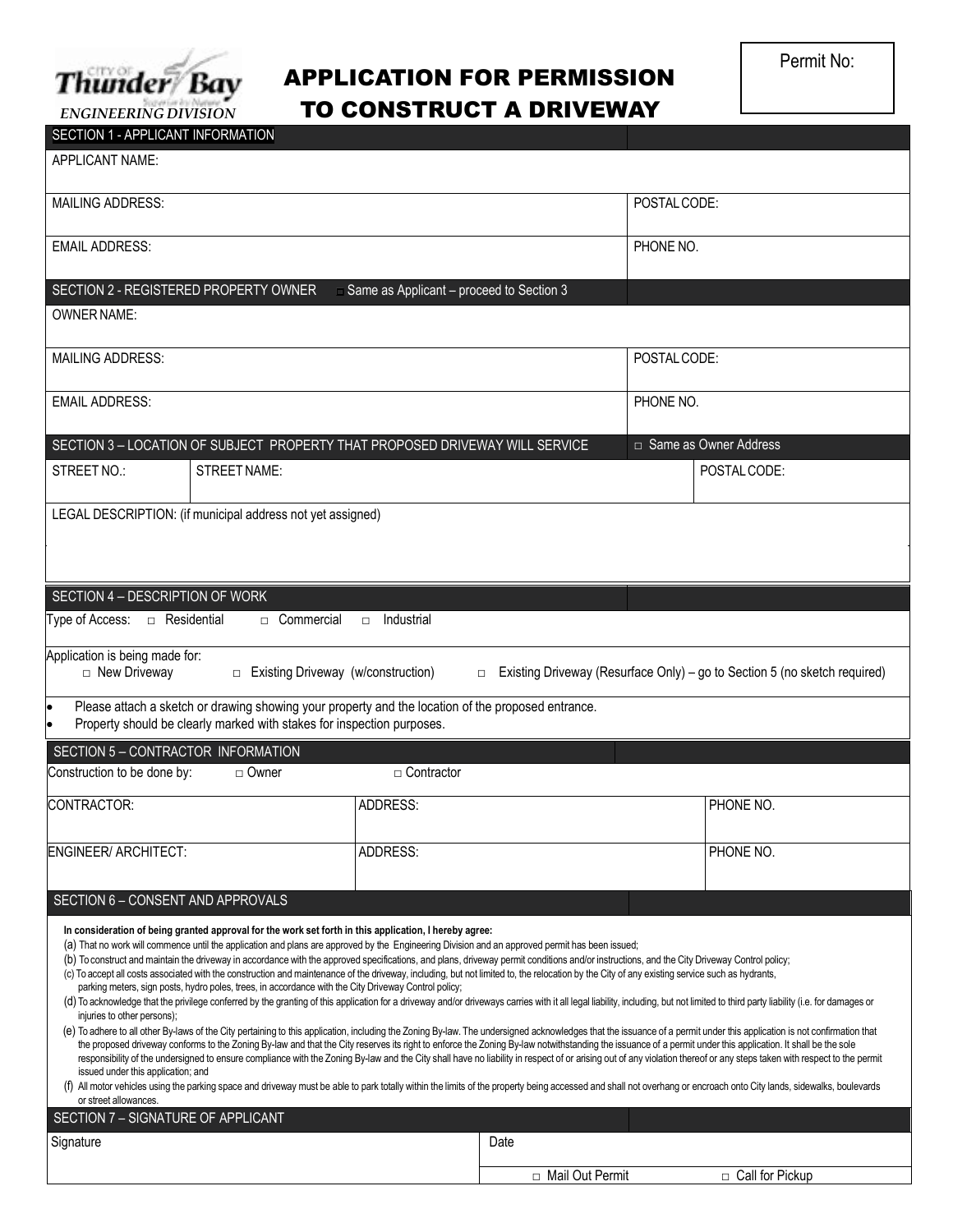## **SITE INSPECTION – OFFICE USE ONLY**

| Address:                                                                                                                                                                                                                             | Permit No.                   |                 |
|--------------------------------------------------------------------------------------------------------------------------------------------------------------------------------------------------------------------------------------|------------------------------|-----------------|
| Inspector(s) Name(s):                                                                                                                                                                                                                | Time and Date of Inspection: |                 |
|                                                                                                                                                                                                                                      |                              | NO <sub>1</sub> |
|                                                                                                                                                                                                                                      |                              | $NO$ $\square$  |
|                                                                                                                                                                                                                                      |                              | $NO$ $\Box$     |
|                                                                                                                                                                                                                                      |                              |                 |
| Is there enough room for the applicant's vehicle to park entirely on their property?<br>Inter the control, their matter theorem and the YES and YES and DO and DO and YES and Collective to park entir                               |                              |                 |
| THE DRIVEWAY LOCATION HAS: □ Curb Only □ Curb and Gutter □ Sidewalk □ Hollow Sidewalk                                                                                                                                                |                              |                 |
| Curb Faced Sidewalk □ Ditches □ Paved Street Surface □ Gravel Street Surface                                                                                                                                                         |                              |                 |
| Existing Culvert (diameter)_________________________(length)____________________                                                                                                                                                     | □ Existing Concrete Headwall |                 |
| ARE THERE ANY CONFLICTS WITH THE FOLLOWING?                                                                                                                                                                                          |                              |                 |
| $\Box$ Hydro Poles $\Box$ Light Poles $\Box$ Other Poles $\Box$ Signs $\Box$ Fire Hydrants $\Box$ Telecommunications Boxes                                                                                                           |                              |                 |
| □ Curb Stops □ Manholes □ Catch Basins □ Overhead Wires_________________________                                                                                                                                                     |                              |                 |
| Will this driveway result in a vehicle being parked:                                                                                                                                                                                 |                              |                 |
|                                                                                                                                                                                                                                      |                              |                 |
|                                                                                                                                                                                                                                      |                              |                 |
|                                                                                                                                                                                                                                      |                              |                 |
|                                                                                                                                                                                                                                      |                              |                 |
| If yes, confirm that its location has been properly illustrated on the plan drawing and verify the dimension from the edge of the tree to the                                                                                        |                              |                 |
| drip line of the tree.                                                                                                                                                                                                               |                              |                 |
| $\Box$ Location Verified Dimension to Drip Line: $\Box$                                                                                                                                                                              |                              |                 |
|                                                                                                                                                                                                                                      |                              |                 |
| If yes, provide details: <u>example and the set of the set of the set of the set of the set of the set of the set of the set of the set of the set of the set of the set of the set of the set of the set of the set of the set </u> |                              |                 |
|                                                                                                                                                                                                                                      |                              |                 |
|                                                                                                                                                                                                                                      |                              |                 |
|                                                                                                                                                                                                                                      |                              |                 |
| If a culvert is required. confirm the depth of the ditch and the size of nearby culverts upstream and downstream of the driveway.                                                                                                    |                              |                 |
| (depth of ditch)_____________________(size upstream)___________________(size downstream)______________________                                                                                                                       |                              |                 |
| Confirm the diameter and length of culvert required for this proposed driveway:                                                                                                                                                      |                              |                 |
| Diameter____________________________Length_______________________(Note: apply a 2H:1V side slope to sides of driveway)                                                                                                               |                              |                 |
|                                                                                                                                                                                                                                      |                              |                 |
| What modifications to existing infrastructure will be required to construct this driveway?                                                                                                                                           |                              |                 |
|                                                                                                                                                                                                                                      |                              |                 |
| Sidewalk Replacement Req'd YES □ NO □ If Yes, Area of Sidewalk Replacement Req'd (sq-m) ______________________                                                                                                                       |                              |                 |
|                                                                                                                                                                                                                                      |                              |                 |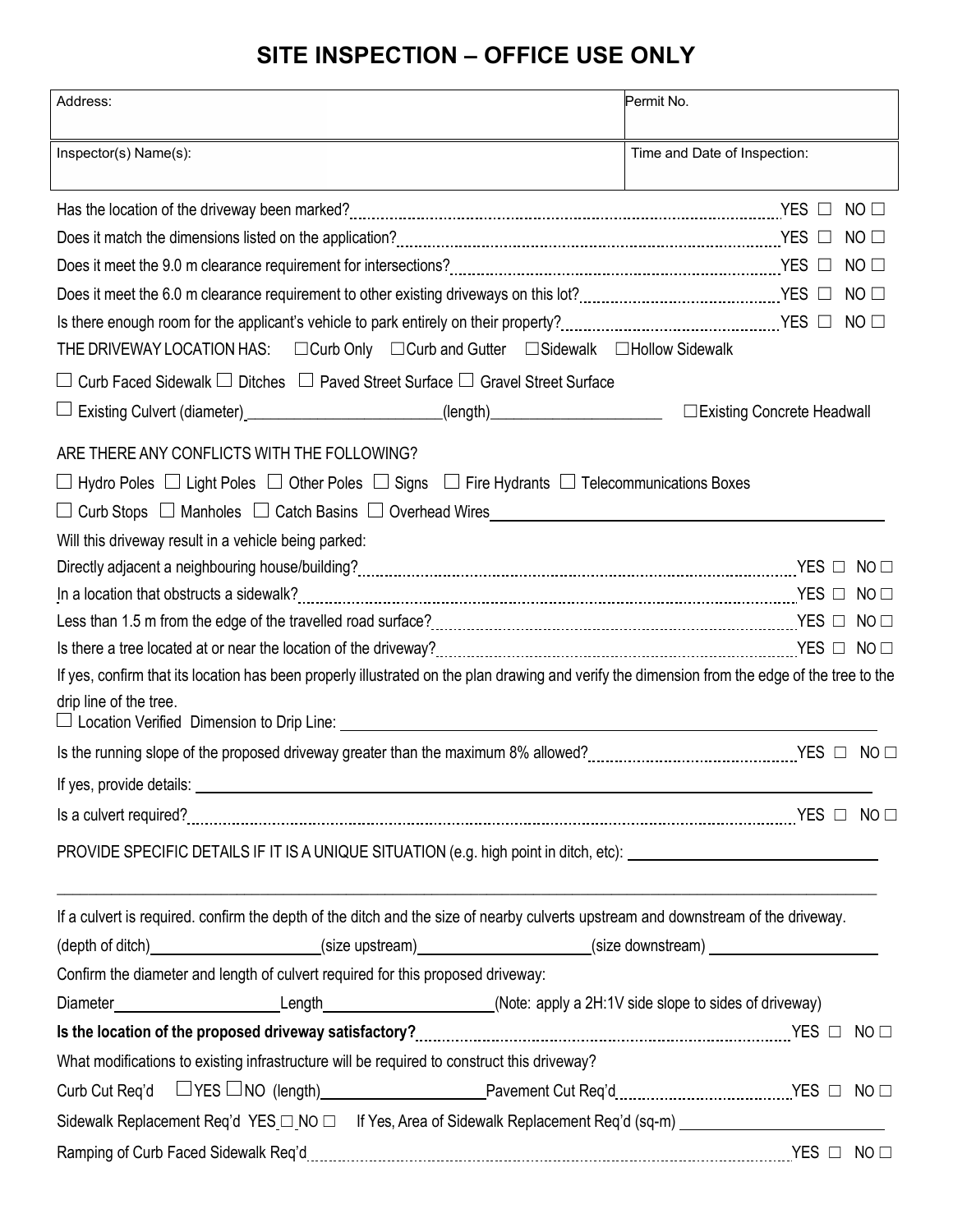| Asphalt<br>ı ıtt∩r<br>. Ker'<br>חו מר<br>une.<br>чышег<br>. salill |  | -NC |
|--------------------------------------------------------------------|--|-----|
|                                                                    |  |     |
|                                                                    |  |     |

Other:

| FINAL ENGINEERING APPROVAL CHECKLIST                                                                                                                                                                                                                                                                           |                            |  |
|----------------------------------------------------------------------------------------------------------------------------------------------------------------------------------------------------------------------------------------------------------------------------------------------------------------|----------------------------|--|
|                                                                                                                                                                                                                                                                                                                | YES $\Box$ No $\Box$       |  |
| Will the driveway result in less than 50% front yard green space?<br>$\ldots$ $\ldots$ $\ldots$ $\ldots$ $\ldots$ $\ldots$ $\ldots$ $\ldots$ $\ldots$ $\ldots$ $\ldots$ $\ldots$ $\ldots$ $\ldots$ $\ldots$ $\ldots$ $\ldots$ $\ldots$ $\ldots$ $\ldots$ $\ldots$ $\ldots$ $\ldots$ $\ldots$ $\ldots$ $\ldots$ |                            |  |
|                                                                                                                                                                                                                                                                                                                | YES $\square$ NO $\square$ |  |
|                                                                                                                                                                                                                                                                                                                |                            |  |
|                                                                                                                                                                                                                                                                                                                | YES $\Box$ NO $\Box$       |  |
|                                                                                                                                                                                                                                                                                                                |                            |  |

## **FINAL POST CONTRUCTION INSPECTION**

| Is the driveway construction satisfactory? | NO.<br>YES L |
|--------------------------------------------|--------------|
| Notes:                                     |              |
|                                            |              |
|                                            |              |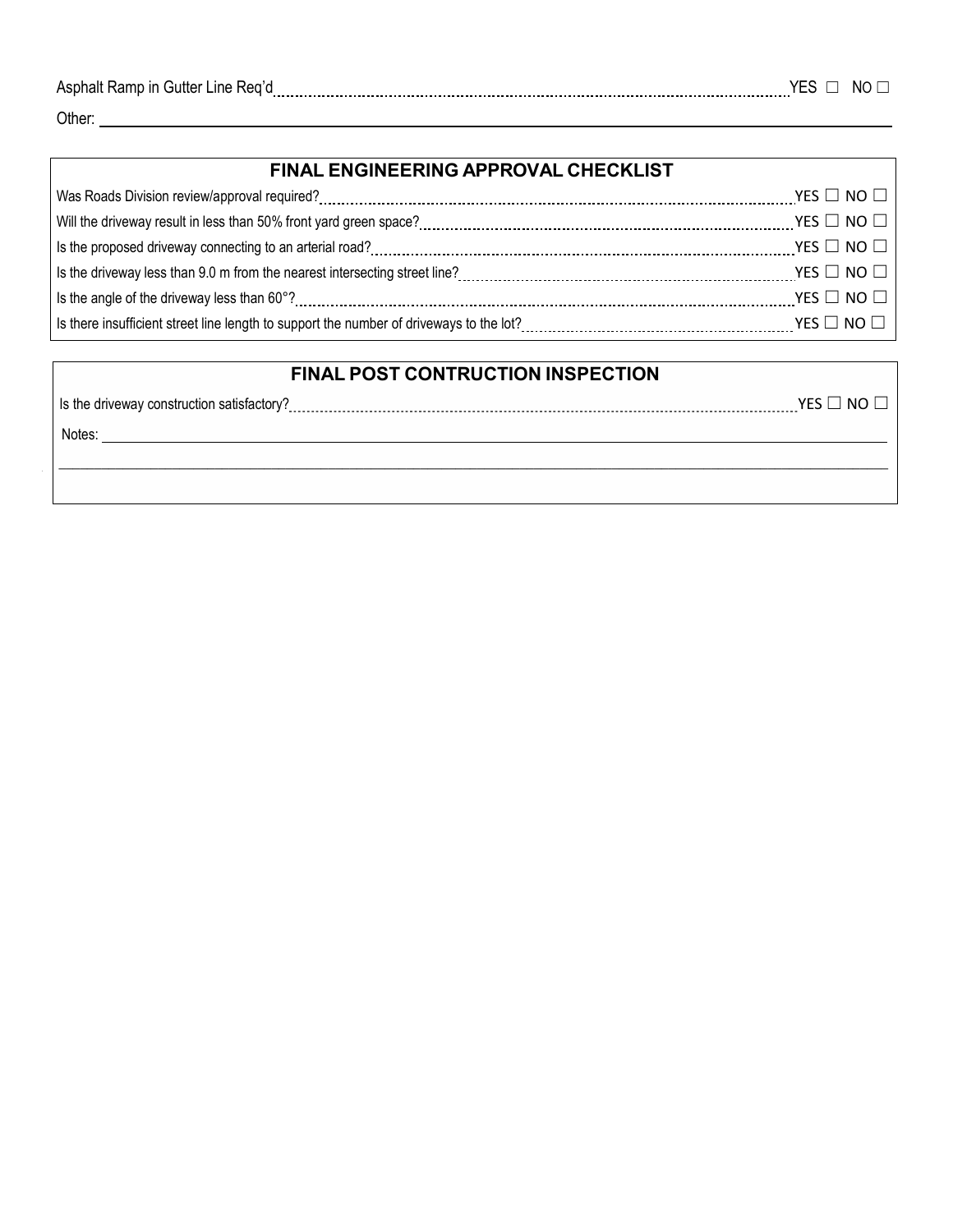## SAMPLE DRIVEWAY DRAWINGS